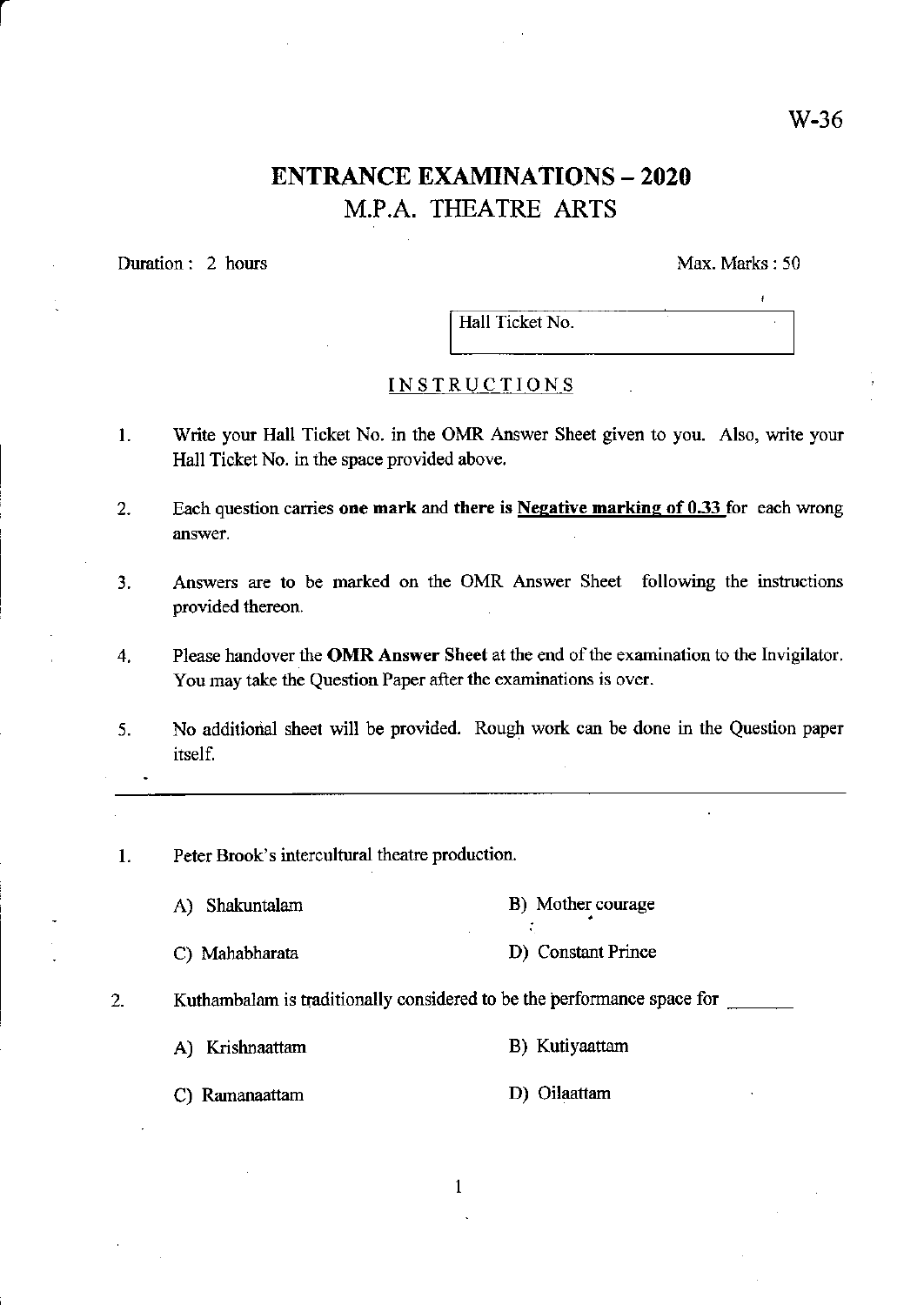3. Which is the Oscar award winning film for the year 2019? A) Parasite C) Neighbour's Window 4. According to Natyasastra, Naataka is one type of B) Black Panther D) Joker 6. Kerala Kalamandalam was founded by? A) Ammannoor Manimadhava Chakyar B) Vallathol Narayana Menon C) G. Shankara Pillai D) K.N. Panikkar 7. The Sanskrit play, "Daridra Charudattam" was written by \_\_\_\_\_\_\_\_\_\_\_\_\_\_\_\_\_\_\_\_\_\_ A) Chakravyuha C) Devanaampiya A) Sudraka C) Bhasa A) J.M. Synge C) Jonathan Swift B) Kalingayuddha D) Uttara Priyadarshi B) Aristotle D) Plato B) W.B..Yeats D) Oscar Wilde B) Mahesh Elkunchwar D) G.P Deshpande B) Bhavabhuti D) Visakhadatta 8. The treatise on an ideal society, "The Republic" was written by  $\qquad$ A) Amob Goswami C) Dukheim 9. The play "Playboy of the Western World" was written by \_\_\_\_\_\_\_ 10. The Marathi play, "Natsamraat" was written by A) Vijay Tendulkar C) V.V. Shirwadkar 11. The Bhojpuri music genre, known as "Chutney Music" originated in A) Arthaprakriti B) Uparoopaka C) Dasaroopaka D) Karana 5. The play directed by the noted director Ratan Thiyyam based on the story of emperor Ashoka is A) New Zealand B) Malaysia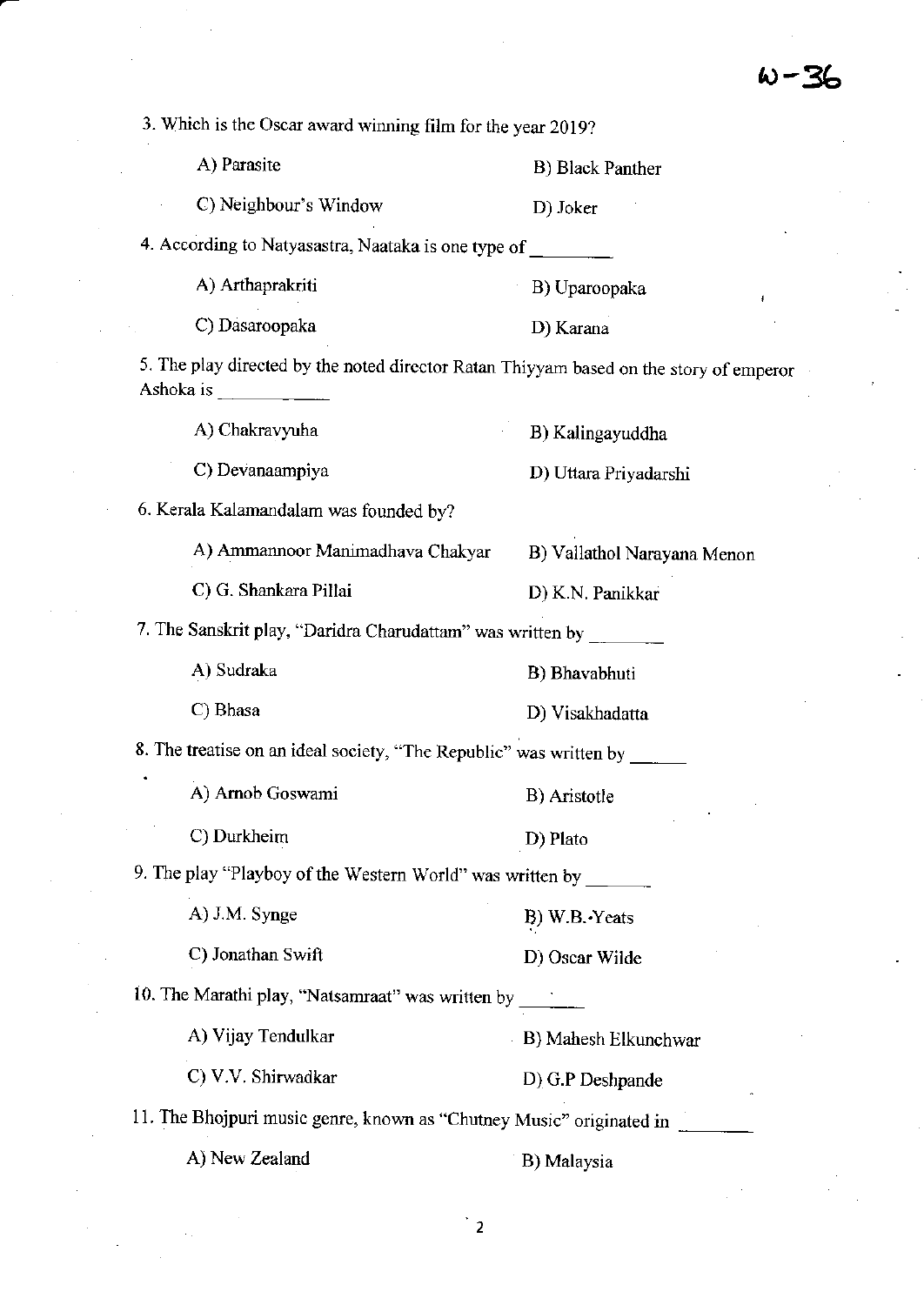$w - 36$ 

 $\label{eq:2.1} \frac{1}{\sqrt{2\pi}}\int_{0}^{\infty}\frac{1}{\sqrt{2\pi}}\left(\frac{1}{\sqrt{2\pi}}\right)^{2\alpha} \frac{1}{\sqrt{2\pi}}\left(\frac{1}{\sqrt{2\pi}}\right)^{\alpha} \frac{1}{\sqrt{2\pi}}\left(\frac{1}{\sqrt{2\pi}}\right)^{\alpha} \frac{1}{\sqrt{2\pi}}\left(\frac{1}{\sqrt{2\pi}}\right)^{\alpha} \frac{1}{\sqrt{2\pi}}\left(\frac{1}{\sqrt{2\pi}}\right)^{\alpha} \frac{1}{\sqrt{2\pi}}\left(\frac{1}{\sqrt{2\pi}}\right$ 

|                                                                                | $\omega$ - 26                                                                            |
|--------------------------------------------------------------------------------|------------------------------------------------------------------------------------------|
| c) Trinidad and Tobago                                                         | D) Indonesia                                                                             |
| 12. Which kind of masks was used in commedia dell'arte in Italy/France?        |                                                                                          |
| A) Full mask                                                                   | B) Half Mask                                                                             |
| C) Hand-held Mask                                                              | D) Mask-Makeup                                                                           |
| 13. Habib Tanvir's play <i>Charan Das Choor</i> is based on a story written by |                                                                                          |
| A) Rabindranath Tagore                                                         | B) Vijaydan Detha                                                                        |
| C) Sivaji Sawant                                                               | D) Maheshweta Devi                                                                       |
|                                                                                | 14. Girish Karnad's famous Kannada play Tughlaq was translated into Hindustani by        |
| A) Mohan Rakesh                                                                | B) B.V Karanth                                                                           |
| C) Nemichandra Jain                                                            | D) Vasant Dev                                                                            |
| 15. Silambam, a form of martial arts developed in the state of _______         |                                                                                          |
| A) Karnataka                                                                   | B) Andhra Pradesh                                                                        |
| C) Kerala                                                                      | D) Tamil Nadu                                                                            |
| 16. The name of the group founded by Utpal Dutt is ______                      |                                                                                          |
| A) Little theatre group                                                        | B) Naya theatre                                                                          |
| C) Bohurupee                                                                   | D) Theatre Unit                                                                          |
| 17. Narayan Shripad Rajhans is a famous singer actor better known as _         |                                                                                          |
| A) Sundari                                                                     | B) Kumar Gandharva                                                                       |
| C) Bal Gandharva                                                               | D) Annasaheb                                                                             |
| 18. The play Jasma Odan is written by                                          |                                                                                          |
| A) Shanta Gokhale                                                              | B) Mahashweta Devi                                                                       |
| C) Shanta Gandhi                                                               | D) Vijaya Mehta                                                                          |
|                                                                                | 19. The actor known for portrayal of Pebet and Dropdi in Kalakshetra productions         |
| A) Mallika Sarabhai                                                            | B) Heisnam Sabitri                                                                       |
| C) Kalirani                                                                    | D) Jayashree                                                                             |
|                                                                                | 20. The Greek playwright who has written plays like The Clouds, The Frogs and The Wasps? |
|                                                                                |                                                                                          |

 $\label{eq:2.1} \frac{1}{\sqrt{2}}\int_{\mathbb{R}^3}\frac{1}{\sqrt{2}}\left(\frac{1}{\sqrt{2}}\right)^2\frac{1}{\sqrt{2}}\left(\frac{1}{\sqrt{2}}\right)^2\frac{1}{\sqrt{2}}\left(\frac{1}{\sqrt{2}}\right)^2\frac{1}{\sqrt{2}}\left(\frac{1}{\sqrt{2}}\right)^2.$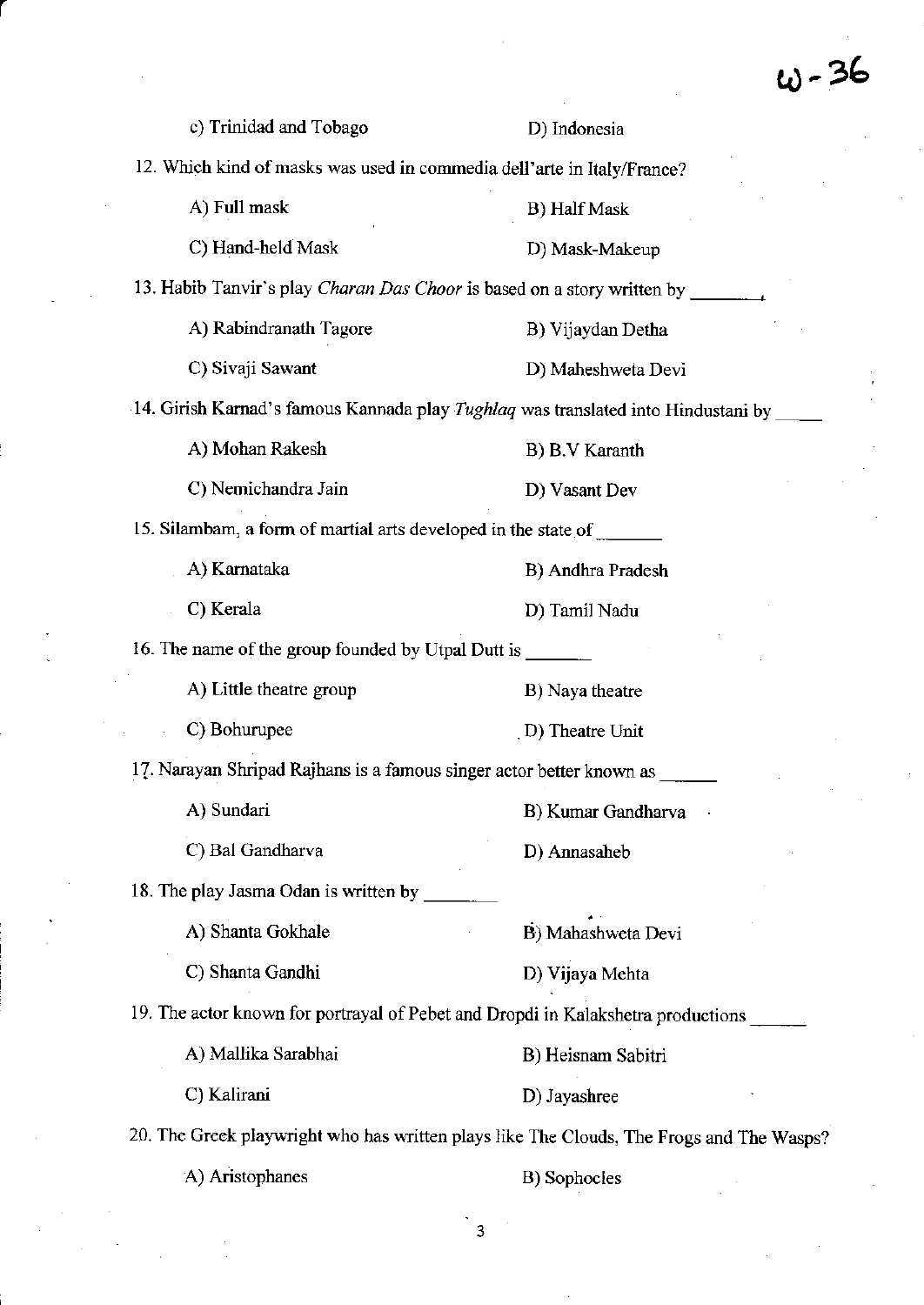|                                                                     | $\omega - 36$                                                                                 |
|---------------------------------------------------------------------|-----------------------------------------------------------------------------------------------|
| C) Euripides                                                        | D) Aeschylus                                                                                  |
| 21. The 'Psychological Gesture' a concept in acting is developed by |                                                                                               |
| A) Anton Chekhov                                                    | B) Yevgeny Vakhtangov                                                                         |
| C) Stanislavsky                                                     | D) Michael Chekhov                                                                            |
| 22. 'Tormentor' is a technical word used in which area of theatre?  |                                                                                               |
| A) Music                                                            | B) Lights                                                                                     |
| C) Stage                                                            | D) Costumes                                                                                   |
| absurd'?                                                            | 23. Which amongst these playwrights does not come under the genre 'the theatre of the         |
| A) Harold Pinter                                                    | B) Eugene Ionesco                                                                             |
| C) Jean Genet                                                       | D) Oscar Wilde                                                                                |
| the Theatre of the Oppressed.                                       | 24. Which of the following is not one of the forms used by Augusto Boal in his practice of    |
| A) Poor Theatre                                                     | B) Forum theatre                                                                              |
| C) Invisible theatre                                                | D) Legislative theatre                                                                        |
|                                                                     | 25. In Classical Greek theatre, which portion of the theatron is assigned to the actors?      |
| A) Orchestra                                                        | - B) Diazoma                                                                                  |
| C) Skene                                                            | D) Parodos                                                                                    |
| stagecraft is                                                       | 26. The theorist who analysed the role of action, use of space, rhythm and lighting in modern |
| A) Adolph Appia                                                     | B) Konstantin Stanislavsky                                                                    |
| C) Andre Antoine                                                    | D) Richard Wagner                                                                             |
| 27. Bhagoriya Dance is practiced by which Indian tribal community?  |                                                                                               |
| A) Bega                                                             | B) Bheel                                                                                      |
| C) Gond                                                             | D) Korku                                                                                      |
| 28. Which Architect designed Bharat Bhavan, Bhopal?                 |                                                                                               |
| A) Peter Cook                                                       | B) Rustam Barucha                                                                             |
| C) Larry Baker                                                      | D) Charles Correa                                                                             |
| 29. Who wrote the play "Respectable Prostitute"?                    |                                                                                               |
|                                                                     | 4                                                                                             |

 $\frac{1}{2}$ 

 $\sim 10^6$ 

 $\mathcal{L}^{\text{max}}_{\text{max}}$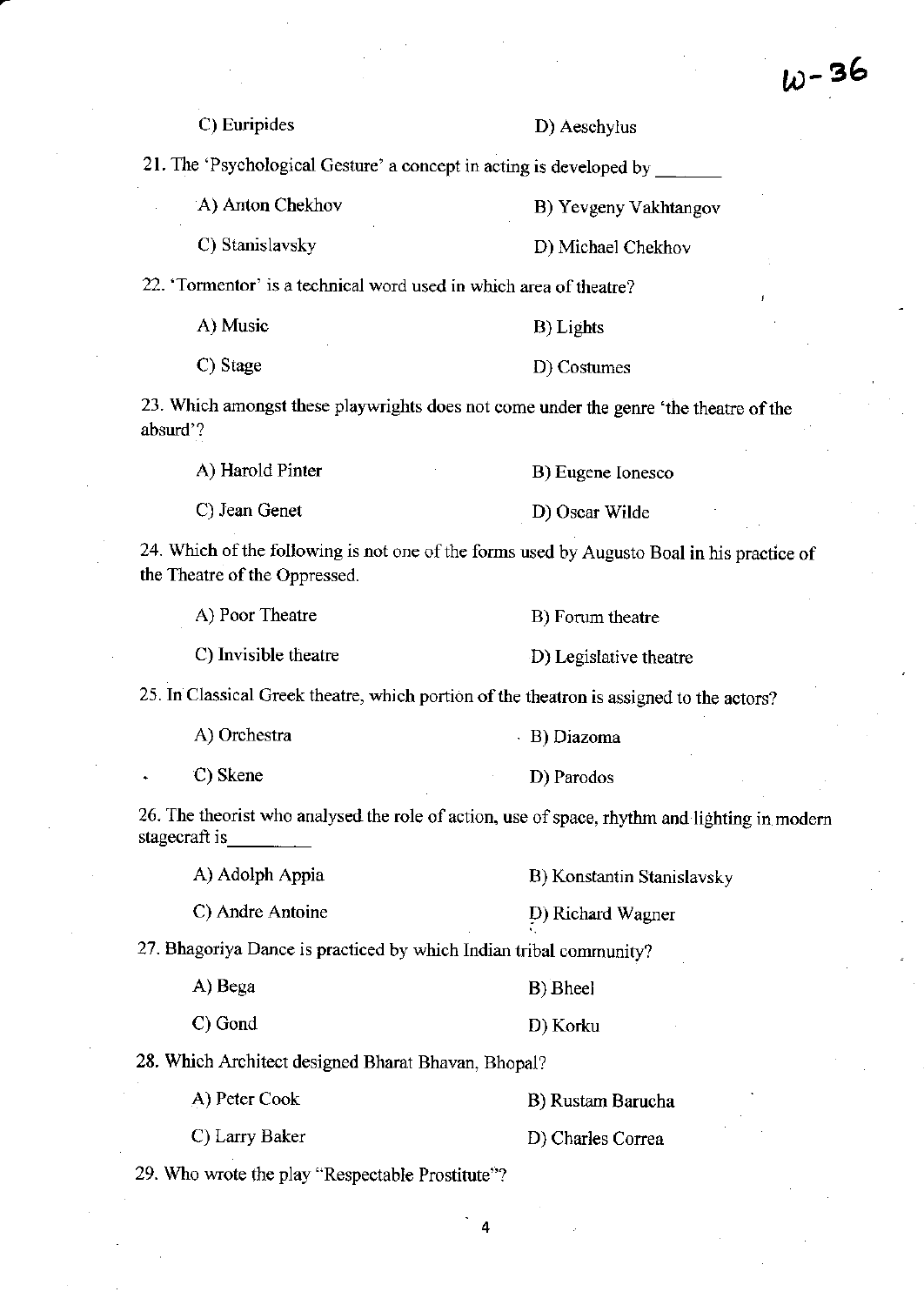|                                                                           | $W - 36$                                                                           |
|---------------------------------------------------------------------------|------------------------------------------------------------------------------------|
| A) Harold Pinter                                                          | B) Peter Hall                                                                      |
| C) Jean-Paul Sartre                                                       | D) Tom Stoppard                                                                    |
| 30. One of the earliest classical /Sanskrit plays, written by Ashwaghosh? |                                                                                    |
| A) Sariputra Prakaran                                                     | B) Naganada                                                                        |
| C) Ratnavali                                                              | D) Abhigyan Shakuntalam                                                            |
| 31. Who among the following is known as Shakespeare of Parsi theatre?     |                                                                                    |
| A) Agha Hashr Kashmiri                                                    | B) Bharatendu Harischandra                                                         |
| C) Radheshyam Kathavaachak                                                | D) Rangey Raghav                                                                   |
|                                                                           | 32. The noted director who first presented Dharmaveer Bharati's Andha Yug on stage |
| A) E. Alkazi                                                              | B) Satyadev Dubey                                                                  |
| C) B. V. Karanth                                                          | D) Ratan Thiyam                                                                    |
| 33. 'Golden Threshold' is a collection of poems written by                |                                                                                    |
| A) Annie Besant                                                           | B) Vijyalakshmi Pandit                                                             |
| C) Aruna Asaf Ali                                                         | D) Sarojini Naidu                                                                  |
| 34. Who was the founder of Rangakarmee, a Kolkata theatre group in 1976?  |                                                                                    |
| A) Shyamnand Jalan                                                        | <b>B</b> ) Usha Ganguly                                                            |
| C) Arun Mukherjee                                                         | D) Uma Jhunjhunwala                                                                |
| 35. The play Rakshasa Tangadi is written by                               |                                                                                    |
| A) Mahesh Dattani                                                         | B) P. Lankesh                                                                      |
| C) Swadesh Deepak                                                         | D) Girish Karnad                                                                   |
| 36. Author of the book "When the Body Becomes all Eyes" is ________       |                                                                                    |
| A) Eugenio Barba                                                          | B) Tadaşhi Suzuki                                                                  |
| C) Philip Zarrilli                                                        | D) Ananda Coomaraswamy                                                             |
| 37. "Cat-Walk" in a theatre auditorium refers to                          |                                                                                    |
| A) Walkway under the stage                                                | B) Path between the seats                                                          |
| C) Path behind Cyclorama                                                  | D) Walkway near the roof of the stage                                              |
| 38. "Hamlet Machine" is a play by                                         |                                                                                    |
| A) Samuel Beckett                                                         | B) Bertold Brecht                                                                  |
| C) Dario Fo                                                               | D) Heiner Mueller                                                                  |

 $\frac{1}{2}$  5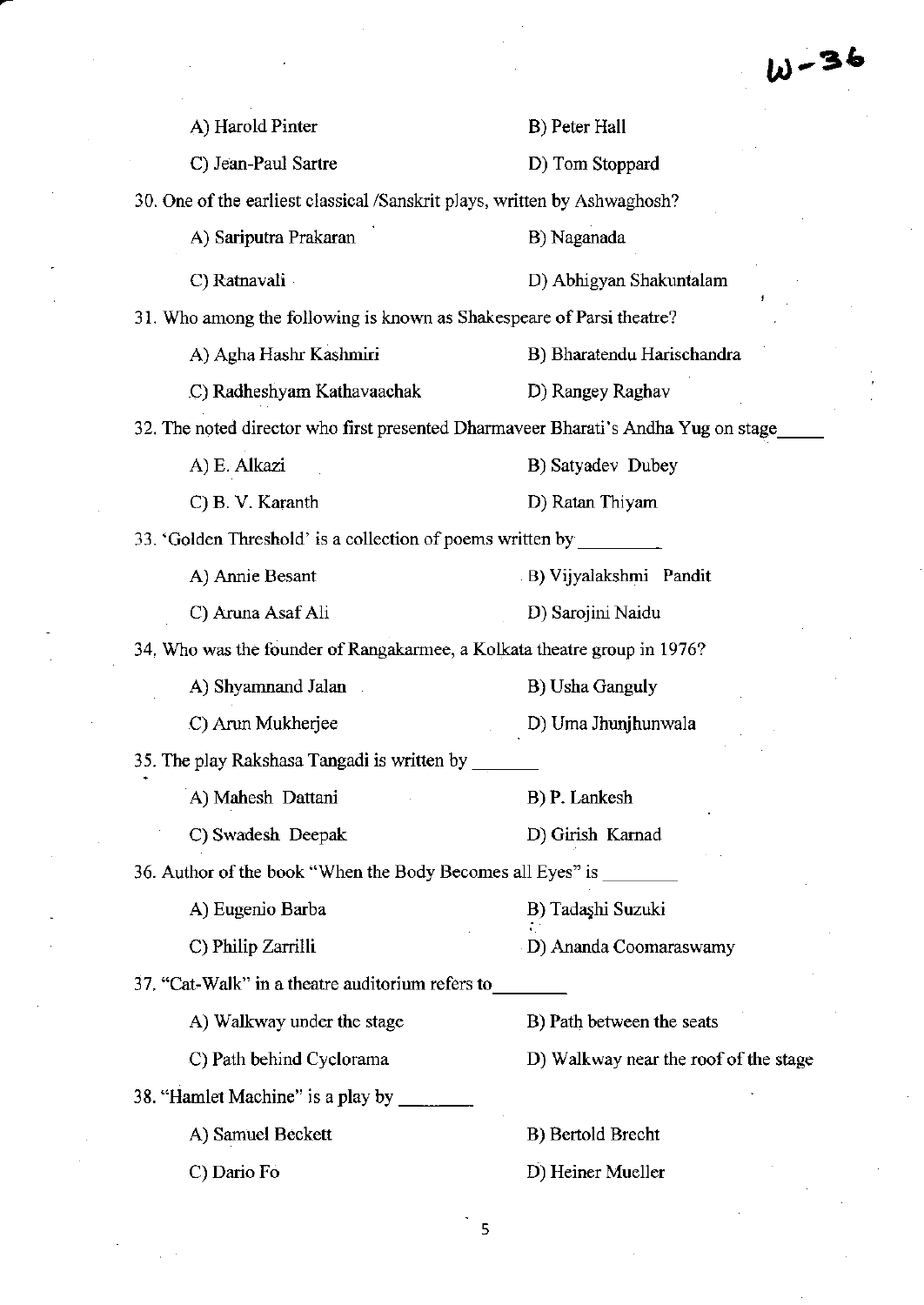$\mathcal{A}^{\mathcal{A}}$ 

 $\frac{1}{2}$ 

| 39. The play "Disappearing Number" based on the life of mathematician S. Ramanujan was<br>directed by |                                 |
|-------------------------------------------------------------------------------------------------------|---------------------------------|
| A) Peter Cook                                                                                         | B) Simon McBurney               |
| C) Andrew Cook                                                                                        | D) Peter Hall                   |
| 40. The Spanish poet/playwright, who was killed by Fascists during the World War II                   |                                 |
| A) Mario Vergas Llosa                                                                                 | B) Jorge Louis Borgess          |
| C) Federico Garcia Lorca                                                                              | D) Gael Garcia Bernal           |
| 41. Shin Te/ Shui Ta is a character from the play                                                     |                                 |
| A) Red Flower over Shanghai Hills                                                                     | B) Good Woman of Schezuan       |
| C) Caucasian Chalk Circle                                                                             | D) Resistible Rise of Arturo Ui |
| 42. Which of the following is not a language spoken in India.                                         |                                 |
| A) Dogri                                                                                              | B) Garo                         |
| C) Pushto                                                                                             | D) Savara                       |
|                                                                                                       |                                 |
| A) Hansda Sowvendra Shekhar                                                                           | B) Arundhati Roy                |
| C) Aravind Adiga                                                                                      | D) Vikram Seth                  |
| 44. The films "Ashadh ka Ek Din", "Uski Roti" and "Duvidha" were directed by                          |                                 |
| A) Satyajit Ray                                                                                       | B) Shyam Benegal                |
| C) Mani Kaul                                                                                          | D) Mira Nair                    |
| 45. The author of the plays "View from the Bridge" and "The Crucible" is $\frac{1}{1}$                |                                 |
| A) Albert Camus                                                                                       | B) Eugene O'Neil                |
| C) Arthur Miller                                                                                      | D) Tennessee Williams           |
| 46. "Jhadipatti" theatre is popular in the region of $\therefore$                                     |                                 |
| A) Malwa                                                                                              | B) Vidarbha                     |
| C) Avadh                                                                                              | D) Konkan                       |
| 47. Author of the play "Danton's Death" is __                                                         |                                 |
| A) George Bukhner                                                                                     | B) Peter Weiss                  |
| C) Frederic Durenmott                                                                                 | D) Maeterlinck                  |
| 48. Theatre de Soleil is a French company founded by __                                               |                                 |
| A) Robert Lepage                                                                                      | B) Arianne Mnouchkine           |